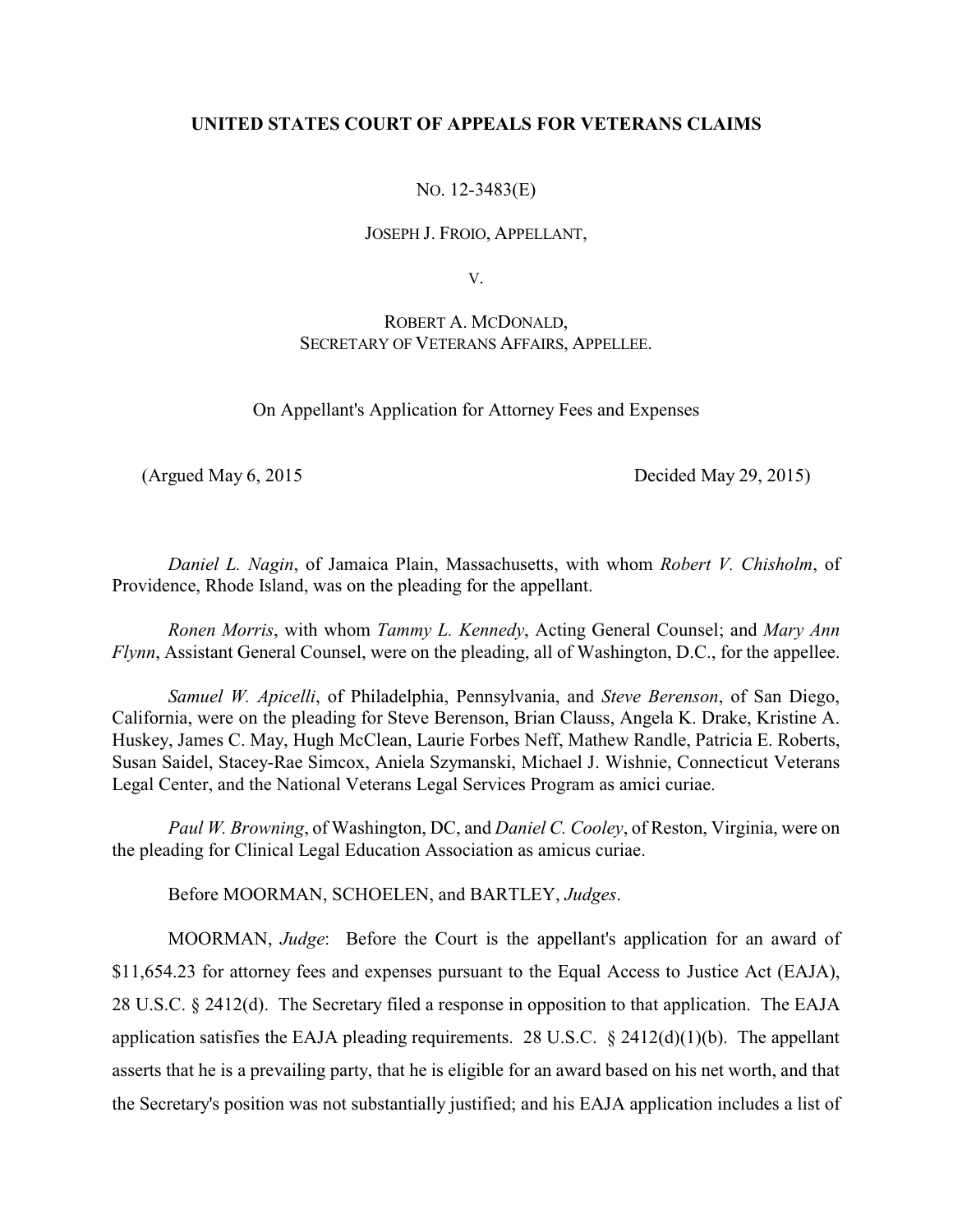fees and expenses sought. *See Scarborough v. Principi*, 541 U.S. 401 (2004). The Secretary does not contest the appellant's eligibility for an EAJA award. The Secretary opposes the application only to the extent the appellant seeks fees for work performed by law students of the Legal Services Center of Harvard Law School. For the reasons that follow, the Court will grant the application in part.

#### **I. BACKGROUND**

This application stems from an appeal of a November 2, 2012, decision of the Board of Veterans' Appeals (Board) that denied the appellant's claim for entitlement to an initial disability rating in excess of 50% for his service-connected post-traumatic stress disorder prior to August 21, 2009, and granted a 70% disability rating as of August 21, 2009. Record (R.) at 3-21. On February 18, 2014, the Court issued a memorandum decision vacating the Board's decision and remanding the matter for readjudication. *Froio v. Shinseki*, No. 12-3483, 2014 WL 594096 (U.S. Vet. App. Feb. 18, 2014). The Court held that the Board clearly erred in failing to consider and dispose of the appellant's reasonably raised issue of entitlement to a total disability rating based upon individual unemployability. *Id*. The Court also held that the Board erred in failing to obtain the appellant's Social Security Administration records before it adjudicated his claim. *Id*.

The appellant is represented by the law firm of Chisholm Chisholm  $\&$  Kilpatrick (Chisholm) and the Legal Services Center of Harvard Law School. The appellant entered into a fee agreement with Chisholm in November 2012. The fee agreement states that Chisholm "shall only charge a fee to the [appellant] in the event of successful representation at the Court" and that "no fee shall be sought from the [appellant] except through an application for EAJA fees to the Court." In February 2013, the appellant executed another fee agreement with the Chisholm firm. This second fee agreement is identical to the November 2012 fee agreement, except for an additional clause in which the appellant consented to "participation in this case of law students from Harvard Law School's Legal Services Center who will serve as co-counsel in this matter with [Chisholm]." The fee agreement stated that Chisholm would continue to act as lead counsel. Law students are permitted to appear before this Court pursuant to Rule 46(b)(1)(G) of our Rules of Practice and Procedure.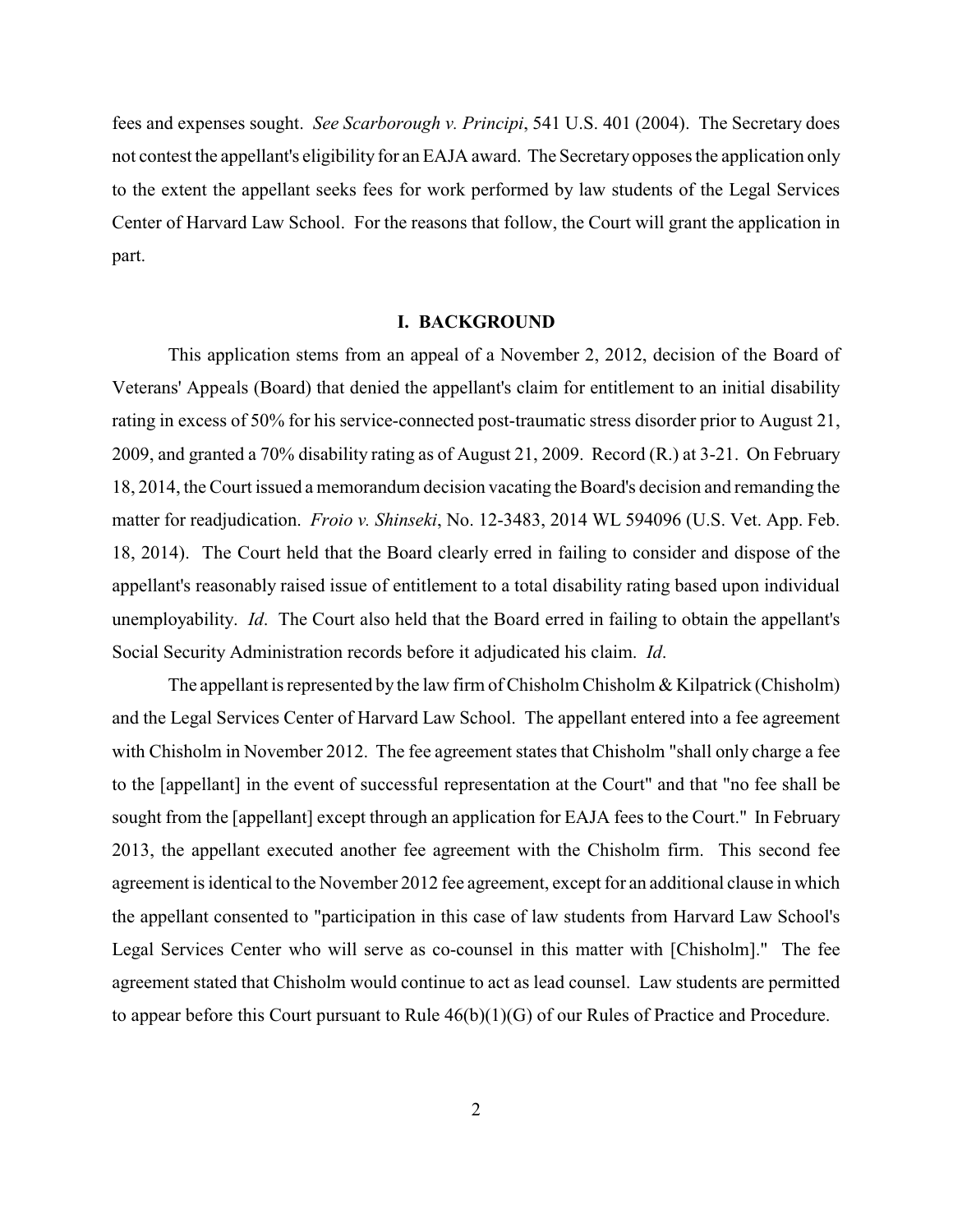On June 11, 2014, the appellant filed a timely application for fees and expenses pursuant to EAJA. The appellant's application seeks fees and expenses in the amount of \$11,654.23, which includes fees for work performed by four law school students participating in Harvard's clinical legal services program, and their supervising attorney. The Secretary filed a response in opposition to the appellant's EAJA application, arguing that work performed in an academic setting should not be reimbursed pursuant to EAJA. The appellant filed a reply in support of his application. In January 2015, the Court granted the motion of Steve Berenson, Brian Clauss, Angela K. Drake, Kristine A. Huskey, James C. May, Hugh McClean, Laurie Forbes Neff, Mathew Randle, Patricia E. Roberts, Susan Saidel, Stacey-Rae Simcox, Aniela Szymanski, Michael J. Wishnie, Connecticut Veterans Legal Center, and the National Veterans Legal Services Program for leave to file an amici curiae brief in support of the appellant's EAJA application. The Court also granted the motion of the Clinical Legal Education Association for leave to file an amicus curiae brief. The amici filed their briefs on January 14, 2015, and January 16, 2015, respectively.

### **II. ANALYSIS**

This Court has jurisdiction to award attorney fees pursuant to 28 U.S.C.  $\S 2412(d)(2)(F)$ . The appellant's EAJA application was filed within the 30-day EAJA application period set forth in 28 U.S.C. § 2412(d)(1)(B), and the application meets the statutory content requirements because it contains (1) a showing that the appellant is a prevailing party; (2) a showing that he is a party eligible for an award because his net worth does not exceed \$2,000,000; (3) an allegation that the Secretary's position was not substantially justified; and (4) an itemized statement of the attorney fees and expenses sought. *See* 28 U.S.C. § 2412(d)(1)(A), (1)(B), (2)(B); *Scarborough*, 541 U.S. at 408.

The Secretary does not dispute, and the Court finds, that the appellant is a prevailing party. *See Sumner v. Principi*, 15 Vet.App. 256, 264-65 (2001) (en banc), *aff'd sub nom. Vaughn v. Principi*, 336 F.3d 1351 (Fed. Cir. 2003). The Secretary also does not dispute the appellant's allegation that the position of the Secretary was not substantially justified; accordingly, the Court need not further address this issue. *See Cullens v. Gober*, 14 Vet.App. 234, 237 (2001) (en banc) (once an appellant alleges no substantial justification, the burden shifts to the Secretary to prove that VA was substantially justified in administrative and litigation positions); *see also Cook v. Brown*,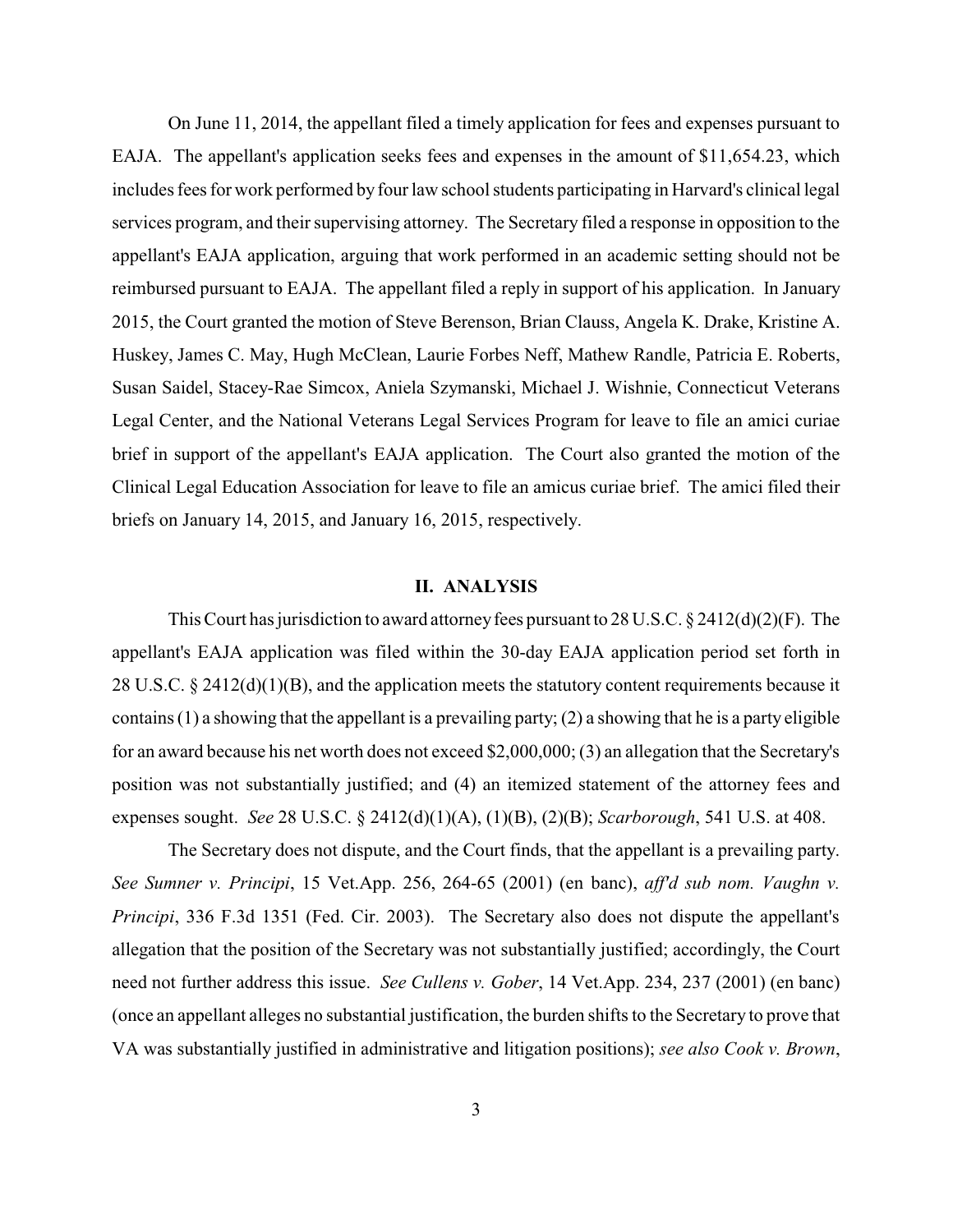6 Vet.App. 226, 237 (1994) (the Court need not address whether the Secretary's position was "substantially justified" when the Secretary does not assert such a defense, but expressly concedes the issue), *aff'd*, 68 F.3d 447 (Fed. Cir.1995). Accordingly, the Court concludes that the appellant is entitled to an EAJA award.

The Secretary opposes awarding EAJA fees to the appellant for work performed by law students as part of the educational law school clinic at Harvard Law School. Although the Secretary concedes that fees can be awarded pursuant to EAJA for work performed by law students, the Secretary argues that fees should not be awarded for work performed by law students in an educational setting, i.e., as part of a clinical educational program in furtherance of their academic interests. The Secretary also argues that, should the Court "extend" EAJA to permit such an award, the Court should ensure that any award of fees does not result in a financial windfall to Harvard Law School. Finally, the Secretary argues that an award of attorney fees pursuant to EAJA for work performed by the Legal Services Center of Harvard Law School does not further the purpose of EAJA nor does a denial of such fees defeat EAJA's goals.

### *1.*

"Congress passed the EAJA in response to its concern that persons 'may be deterred from seeking review of, or defending against, unreasonable governmental action because of the expense involved in securing vindication of their rights.'" *Sullivan v. Hudson*, 490 U.S. 877, 883 (1989). "'The objective of EAJA is to eliminate financial deterrents to individuals attempting to defend themselves against unjustified government action. Veterans are among the types of individuals the statute was intended to help.'" *Abbs v. Principi*, 237 F.3d 1342, 1347 (Fed. Cir. 2001) (quotingH.R. REP. NO. 102-1006, at 25 (1992), 1992 U.S.C.C.A.N., 3921, 3934. "EAJA applies, and its central policy is of particular significance, in the 'uniquely pro-claimant' system for adjudicating veterans' claims for benefits" because EAJA "'helps to ensure that [veterans] will seek an appeal when the [Department of Veterans Affairs] has failed in its duty to aid them or has otherwise erroneously denied them the benefits that they have earned.'" *Wagner v. Shinseki*, 733 F.3d 1343, 1344 (Fed. Cir. 2013) (alterations in original) (quoting *Kelly v. Nicholson*, 463 F.3d 1349, 1353 (Fed.Cir.2006)). This Court has recognized that "attorneys who represent veterans and their survivors provide value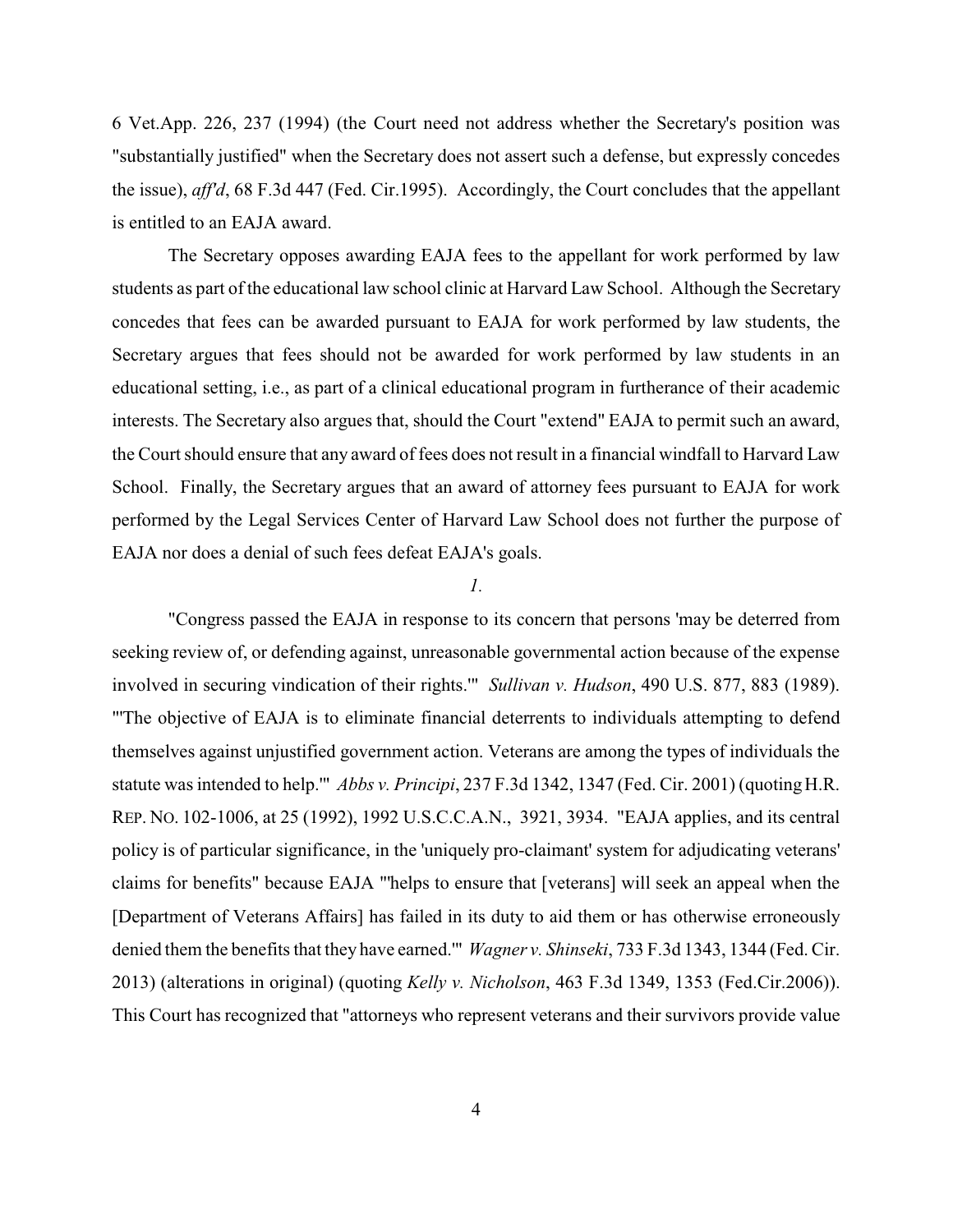both to their clients and to the courts before which they practice" and has expressed its intention to encourage that representation. *Golden v. Gibson*, 27 Vet.App. 1, 6 (2014).

In furtherance of the purposes of EAJA and encouraging the availability of legal representation of high quality for veterans, this Court has consistently held that fees should be awarded pursuant to EAJA to an otherwise eligible appellant for work performed by legal services organizations and counsel appearing pro bono. *Stillwell v. Brown*, 6 Vet.App. 291, 298-99 (1994) (citing *Phillips v. GSA*, 924 F.2d 1577, 1583 n.4 (Fed. Cir. 1991)) (the fact that the appellant incurred no fees or expenses because she was represented on a pro bono basis does not preclude an EAJA award). It is also well settled that attorney fees can be awarded pursuant to EAJA for work performed by attorney-supervised nonattorneys and law students. *Sandoval v. Brown*, 9 Vet.App. 226, 230 (1996).

The Supreme Court, and lower courts, have approved the inclusion of fees for paralegals, law clerks, and law students, in fee awards under EAJA or analogous fee-shifting statutes, on the theory that their work contributed to their supervising attorney's work product, was traditionally done and billed by attorneys, and could be done effectively by nonattorneys under supervision for a lower rate, thereby lowering overall litigation costs.

*Cook v. Brown*, 68 F.3d 447, 453 (Fed. Cir. 1995).

*2.*

The Secretary does not challenge this Court's long standing practice of awarding fees pursuant to EAJA for work performed by law students or for work performed when a fee has not, in fact, been charged to the appellant. The fees challenged by the Secretary in this matter are for work performed by law students supervised by licensed attorneys who represented the appellant on a pro bono basis. Pursuant to our caselaw, therefore, the challenged fees are authorized under EAJA. The Secretary, however, seeks a categorical exclusion from the award of EAJA fees for pro bono work performed by law students in what the Secretary has defined as an "educational setting" as opposed to a "marketplace setting." The Secretary urges that EAJA's waiver of sovereign immunity is limited to fees incurred in the marketplace and that the statute does not expressly extend that waiver to fees incurred in an educational setting. *See Jones v. West*, 13 Vet.App. 129 (1999) (EAJA is a waiver of sovereign immunity and therefore should be strictly construed in the Government's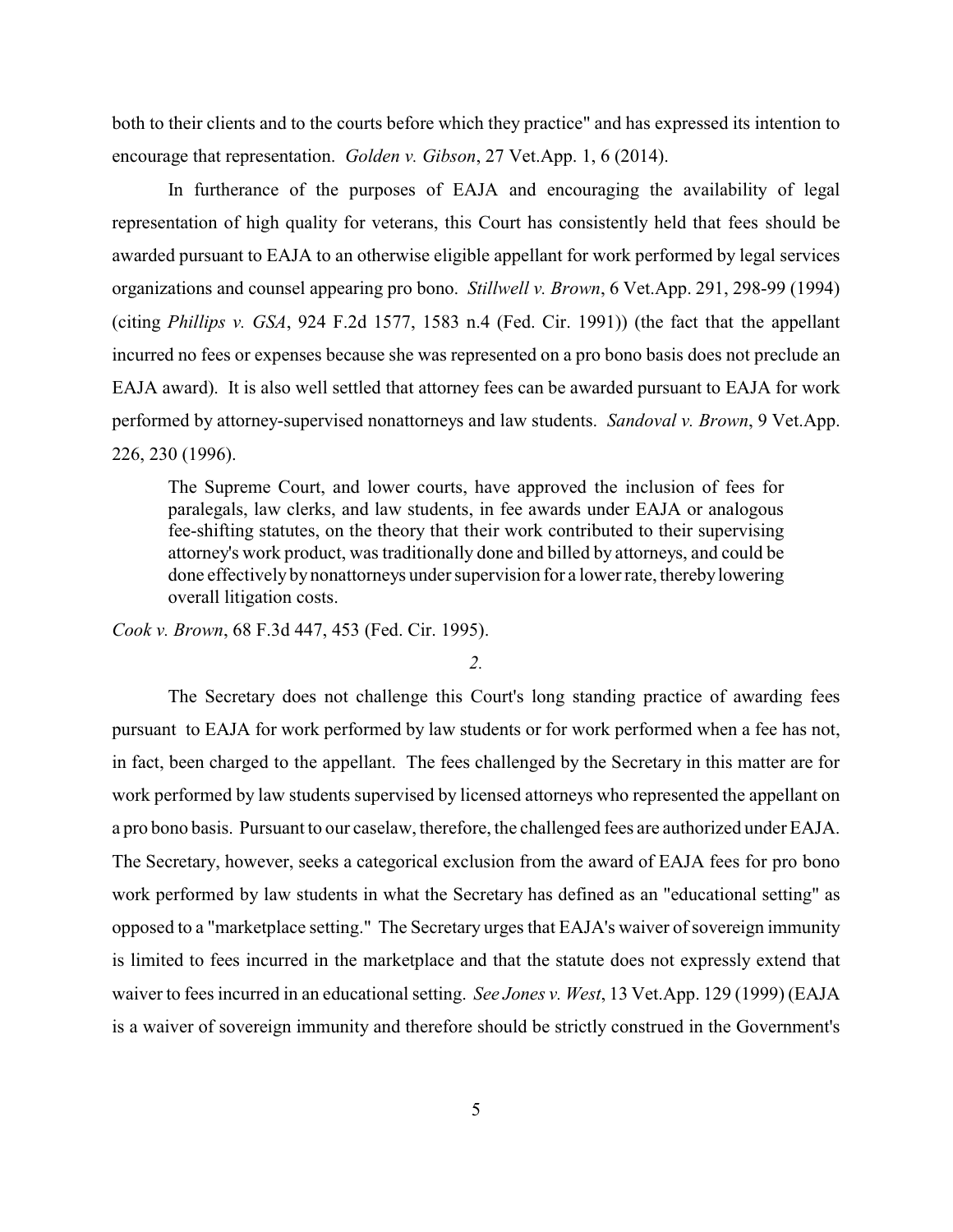favor). *But see Richlin v. Chertoff*, 553 U.S. 571, 589 (2008) ("The sovereign immunity canon is just that–a canon of construction.").

The Secretary argues that fees should not be awarded for the Harvard law students' work because it was performed in an educational setting, in furtherance of the students' legal education, as opposed to being performed in an employment setting. The Secretary emphasizes that in performing the work as part of a clinical legal program, the students obtained academic credit and practical legal experience, and that participation in the clinic fulfilled academic requirements and may have fulfilled, in whole or part, a requirement that Harvard law students perform 40 hours of pro bono work before graduation. Accordingly, the Secretary argues that "[t]he law students who participated in the law clinic as part of their educational experience did not provide 'the same services that a licensed attorney or experienced non-attorney practitioner would provide." Secretary's Response at 7 (quoting EAJA Application at 12-13). Although the Secretary acknowledges that the appellant benefitted from the law students' work, the Secretary maintains that the "assistance provided to [the a]ppellant was performed as part of a learning experience and was simply a byproduct of the educational undertakings by the students and is not properly billed to the Government under the EAJA." *Id*.

At oral argument, the Secretary further explained this theory, urging that EAJA authorizes only fees incurred in a "marketplace" setting and that the work performed by the law students could not be sold in the marketplace and, therefore, was purely educational. When asked at oral argument whether a law school student earning academic credit for working at a law firm would be eligible for EAJA fees, the Secretary stated that, in determining the answer to this question, the facts would be "very important." *Froio v. McDonald*, U.S. Vet. App. No. 12-3483(E), Oral Argument at 48:41 - 49:24 (May 6, 2015), *available at* http://www.uscourts.cavc.gov/oral-arguments\_audio.php. He explained: "If ultimately [a law student's work] was performed in an educational environment out of an academic obligation, then the Secretary's position would likely" be that the work would not be eligible for EAJA fees. *Id.* However, "[i]f [the work] was not and the receipt of credit was simply the byproduct of the students' participation in the marketplace," then the Secretary would likely not oppose EAJA fees. *Id.*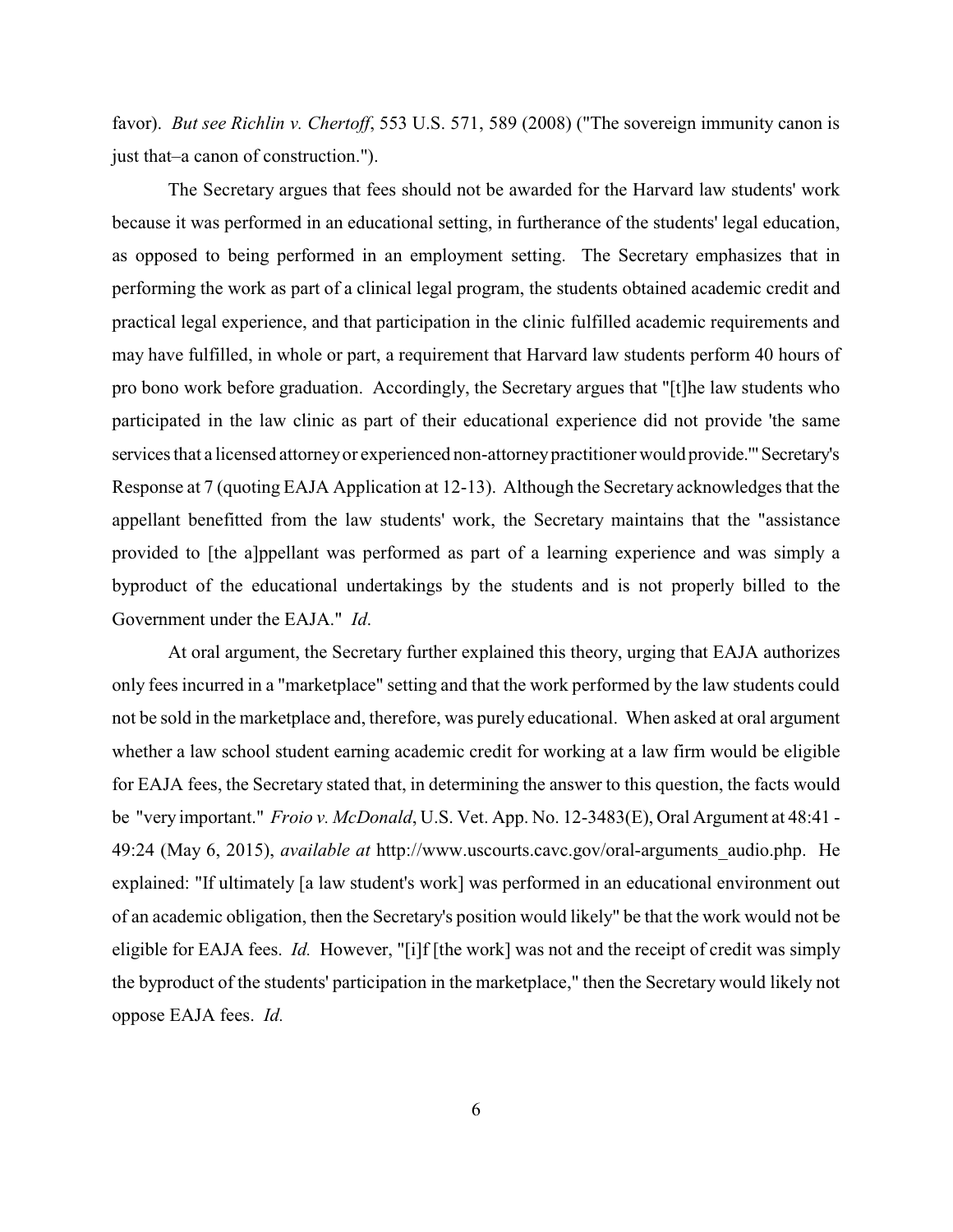The appellant does not dispute that the law students worked in an academic setting. He argues that the educational nature of the work, however, does not preclude payment of fees under EAJA for work performed in support of his appeal.

The Secretary's argument is primarily based upon the premise that because the law students received personal educational benefit from representing the appellant, their work may no longer be considered marketable work warranting legal fees. The Secretaryargues "the general acceptance that an appellant may seek to recover fees for work performed by law school students even though they are not attorneys is predicated on the assumption that law school students for whose work attorney fees are sought were acting in an employment capacity performing tasks in lieu of a full-fledged attorney." Secretary's Response at 4-5 (citing *Cook*, 68 F.3d at 453). Notwithstanding the Secretary's suggestion to the contrary, nothing in the U.S. Court of Appeals for the Federal Circuit's decision in *Cook* suggests that working in an "employment capacity" is a requirement for reimbursement under EAJA. The Secretary is correct that the premise upon which EAJA fees can be awarded is that the tasks performed by the law students will be "in lieu of a full-fledged attorney." *Id*. It simply does not follow, however, that the mere fact that the law students' work also benefitted their legal education prevented that work from *also* "contribut[ing] to their supervising attorney's work product," "thereby lowering overall litigation costs." *Cook*, 68 F.3d at 453.

The Secretary maintained at oral argument that, because EAJA is a waiver of sovereign immunity, it is the appellant's burden to establish that EAJA expressly allows an award for work performed in an educational setting and the Secretary need not demonstrate that EAJA precludes such an award. The Court disagrees. In holding that EAJA fees may be awarded for work performed by paralegals, notwithstanding that the language of EAJA only provides for "attorney fees," the U.S. Supreme Court held when "traditional tools of statutory construction and considerations of stare decisis compel the conclusion that paralegal fees are recoverable as attorney's fees at their 'prevailing market rates' . . . [t]here is no need for [the Court] to resort to the sovereign immunity canon because there is no ambiguity left for us to construe." *Richlin*, 533 U.S. at 589.

The Secretary further suggests that the word "fee" itself contemplates only services that are available in the marketplace. Nothing in the language of EAJA, or the word "fee" limits an award to work performed in an "employment" or "marketplace" setting. The Secretary cites no case in this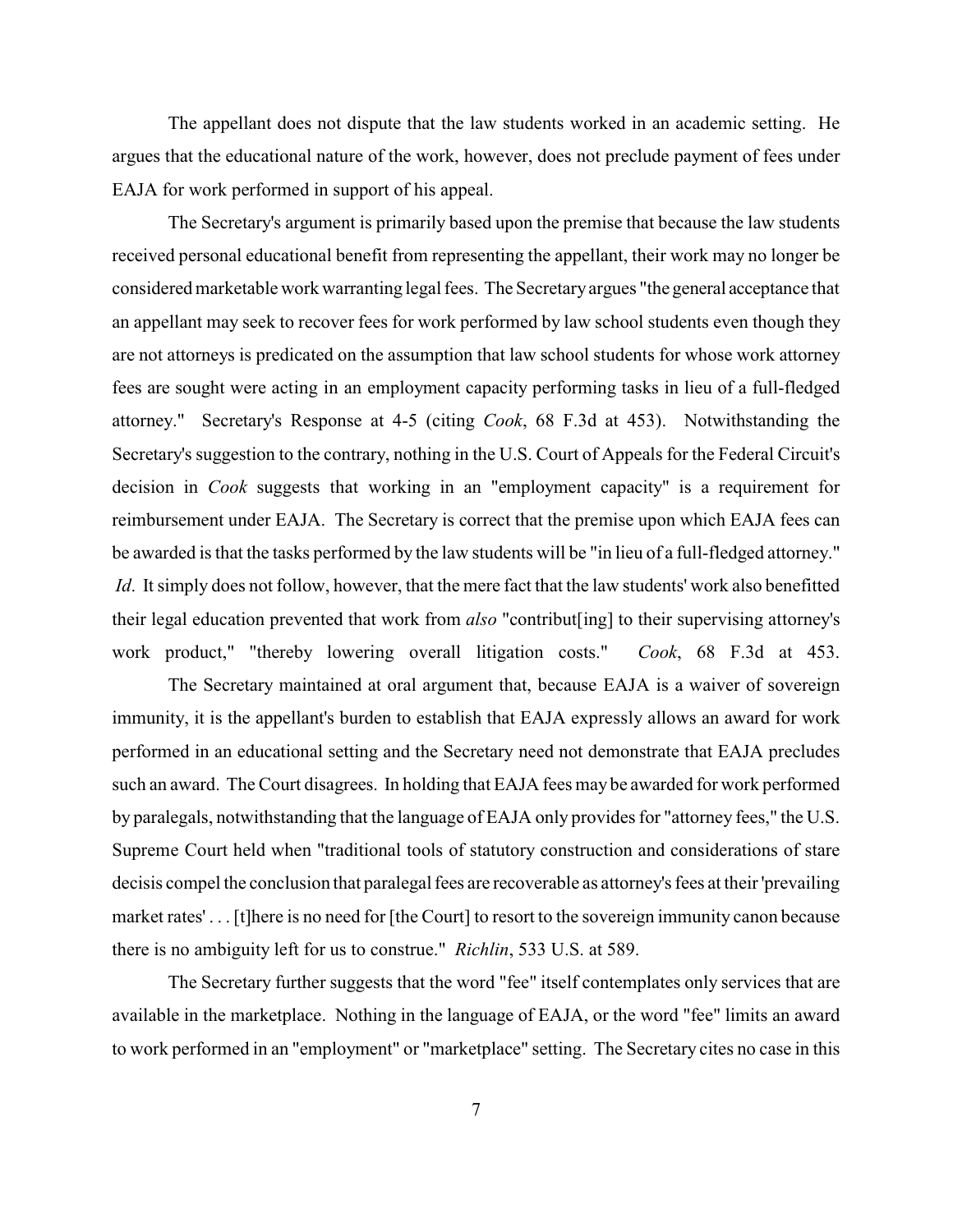Court or in any other jurisdiction, and the Court is unaware of any such case, that recognizes the distinction the Secretary attempts to create between work performed in a "marketplace setting" and the same work performed in an "educational setting." Moreover, the Secretary's theory is directly contradicted by the well-settled caselaw that allows the award of EAJA fees in cases where no actual "fee" was incurred, in the case of pro bono representation, *see Stillwell*, 6 Vet.App. at 298-99 (the fact that the appellant incurred no fees or expenses because she was represented on a pro bono basis does not preclude an EAJA award), and in cases where the work was performed by persons who are not attorneys, that is, by paralegals and law students, *see Missouri v. Jenkins*, 491 U.S. 274, 285 (1989) ("Clearly, a 'reasonable attorney's fee' cannot have been meant to compensate only work performed personally by members of the bar."); *Cook*, 68 F.3d at 453; *Sandoval*, 9 Vet.App. at 230. There is no factual or legal basis for the Secretary's attempt to arbitrarily classify the work performed by the Harvard law students in this case as outside the legal marketplace. The Court finds the plain language of EAJA, recognized by the body of caselaw interpreting EAJA, to be dispositive, and therefore, there is no need to accept the Secretary's invitation to resort to the sovereign immunity canon to create a unique limitation on recovery of fees for work performed in the Nation's law school clinics by attorney-supervised law students. *See Richlin, supra*.

The Secretary argues that "[n]either this Court nor any other court of relevant jurisdiction has ever extended EAJA to permit the recovery of attorney fees for work performed by law school students in an academic setting, as part of their mandatory legal education." Secretary's Response at 1. However, the Secretary has not cited any case, in any jurisdiction, that has denied fees under EAJA, or any similar statute, on that basis. In fact, in each of the cases cited by the Secretary, fees were awarded for clinic students' work. *See Lopez v. XTEl Constr. Grp., LLC*, 838 F. Supp. 2d 346 (D. Md. 2012) (awarding fees for work of law students working in a law school clinical program, but reducing hours billed that could be attributed to the students' "education"); *Elashi v. Sabol*, No. 4:09-CV, 2010 WL 4536774, at \*5 (M.D. Pa. Nov. 2, 2010) ("[A] legal service organization can obtain a fee award for the work of uncompensated law-students, regardless of their receipt of academic credit for their services."); *DiGennaro v. Bowen*, 666 F. Supp. 426, 430 (E.D.N.Y. 1987) ("We see no reason to deny a fee award . . . for the supervised hours reasonably expended by uncompensated law-students working in a clinical facility, despite theirreceipt of academic credit.").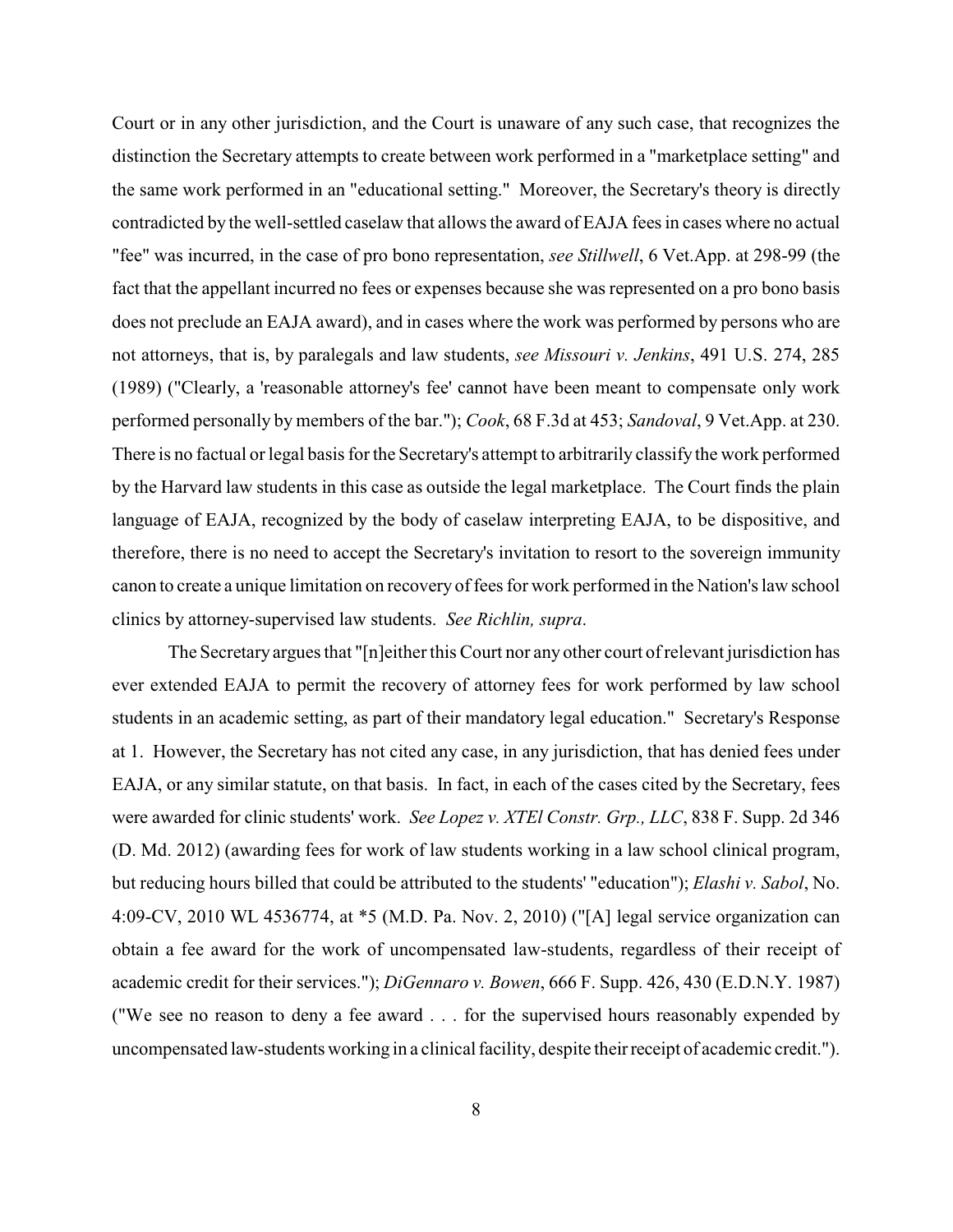The Secretary invites this Court to be the first to categorically exclude EAJA fees for work performed by law students in law school clinic programs. The Court finds the availability of free clinical legal programs to be of value to both the veterans they represent and to this Court, and we will not discourage such representation by arbitrarily limiting an EAJA award based upon the artificial categorizations the Secretary attempts to create. As noted above, EAJA's central goal of eliminating financial deterrents to individuals attempting to defend themselves against unjustified Government action "is of particular significance, in the 'uniquely pro-claimant' system for adjudicating veterans' claims for benefits." *Wagner*, 733 F.3d at 1344.

## *3.*

The Secretary argues that, should the Court hold that EAJA authorizes the award of attorney fees for work performed by the law students in this matter, "the Court should ensure that any award of fees does not result in a financial windfall to Harvard Law School." Secretary's Response at 13. The Secretary suggests that Harvard Law School's status as a tax-exempt organization, which allows it to receive a tax benefit from the Federal Government, as well as the fact that Harvard collects tuition from its students, renders the award of EAJA fees a windfall to the university.

The U.S. Supreme Court has cautioned that attorney fee awards are meant to support the goals of the underlying statutes, but should not result in financial windfalls to attorneys. *Farrar v. Hobby*, 506 U.S. 103, 113 (1992). However, in determining whether the award would amount to a windfall, the Supreme Court questioned the relationship between the prevailing party's degree of success and the amount of the fees sought. *Farrar*, 506 U.S. at 116 (O'Connor, J., concurring) (an award of one dollar from one defendant, after filing a lawsuit demanding 17 million dollars from 6 defendants, 10 years of litigation, and 2 trips to the Court of Appeals "is simply not the type of victory that merits an award of attorney's fees"). In stark contrast, the Secretary here argues that the legal and economic status of the organization making the attorney's services available may create a windfall.

The courts have routinely awarded attorney fees for work performed by legal services organizations and pro bono counsel in general. *See Stillwell*, 6 Vet.App. at 299. The Secretary emphasizes this point and makes clear that he is not challenging this practice. Secretary's Response at 14. The Secretary argues, however, that the Legal Services Center of Harvard Law School "does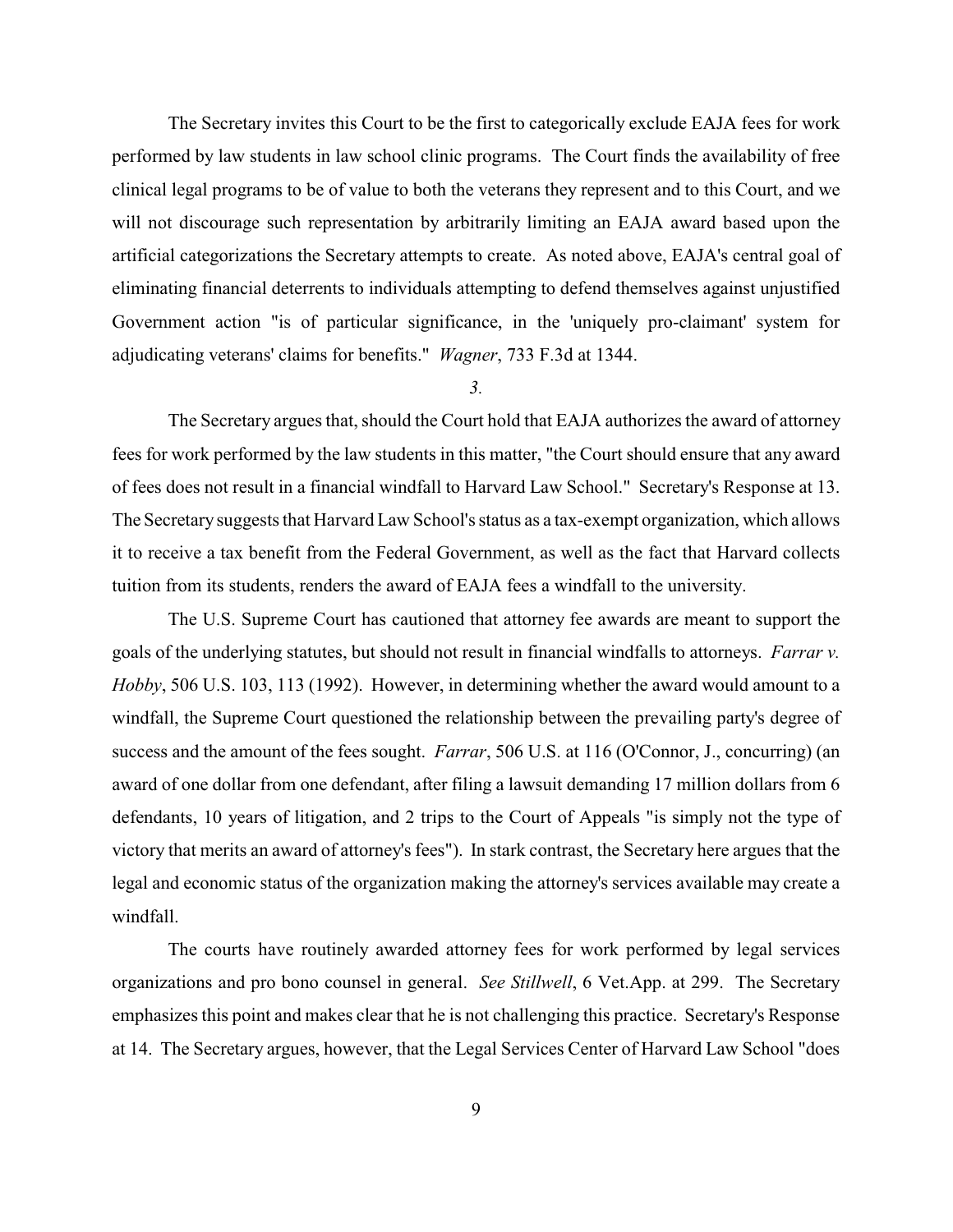not appear to be the type of legal services organization or pro bono counsel contemplated by caselaw which has authorized that such fees be granted." *Id.* at 15. The Secretary suggests that "there is no indication . . . that Harvard Law School, or its law clinic, depends on the revenue derived from its pro bono representation to support its ongoing representation of low and moderate-income veterans and their families" and even notes that "Harvard University is one of the wealthiest in the world." *Id*. at 16.

Even if the Court were to presume as true all the Secretary's assertions as to Harvard Law School's financial status, tax-exempt status, and its ability to sustain pro bono representation of veterans without the potential to receive EAJA fees, the Court finds these facts completely irrelevant.<sup>1</sup> The Secretary's argument ignores the fact that EAJA fees are awarded to the litigant, not the attorney. *See Astrue v. Ratliff*, 560 U.S. 586, 593 (2010); *Shaw v. Gober*, 10 Vet.App. 498, 506 (1997). It is the client's financial status that is relevant, not the attorney's. *See* 28 U.S.C. § 2412(d)(2)(B). Nothing in the EAJA statute or any cases cited by the Secretary suggests that a prevailing party's entitlement to an award of attorneys fees and expenses is contingent upon the identity or need of the party's attorney. Moreover, the Secretary's theory would put this Court in the position of having to investigate the financial status of every law firm, legal services organization, and law school clinic, and presumably condition any EAJA award on the organization's need for the funds. Clearly such an approach is not contemplated by EAJA. The long standing practice of awarding EAJA fees for work performed by organizations that provide legal services free of charge encourages pro bono representation and has increased the availability of qualified representation to veterans free of charge. *See, e.g., S.E.C. v. Comserv Corp.*, 908 F.2d 1407, 1415 (8th Cir. 1990) ("[A]ssisting in the financing of the pro bono representation effort,EAJAunquestionablycontributes to removing the deterrent effect of fees for those pro bono-dependent clients and thereby increases the incidence of deserving representation."). To subject each and every pro bono organization to the

 $\frac{1}{1}$  The Court notes that the appellant and the amici have set forth persuasive arguments in their briefs demonstrating how the Legal Services Center of Harvard Law School and law school clinics in general do rely on EAJA fees to continue to support their efforts to assist veterans. However, we note that because our holding today does not require such organizations to prove their motives or need for reimbursement of fees, we make no finding as to Harvard's financial status or the law clinic's reliance upon the collection of EAJA fees. The Court commends Harvard's Legal Services Center and similar organizations and the work they do for veterans.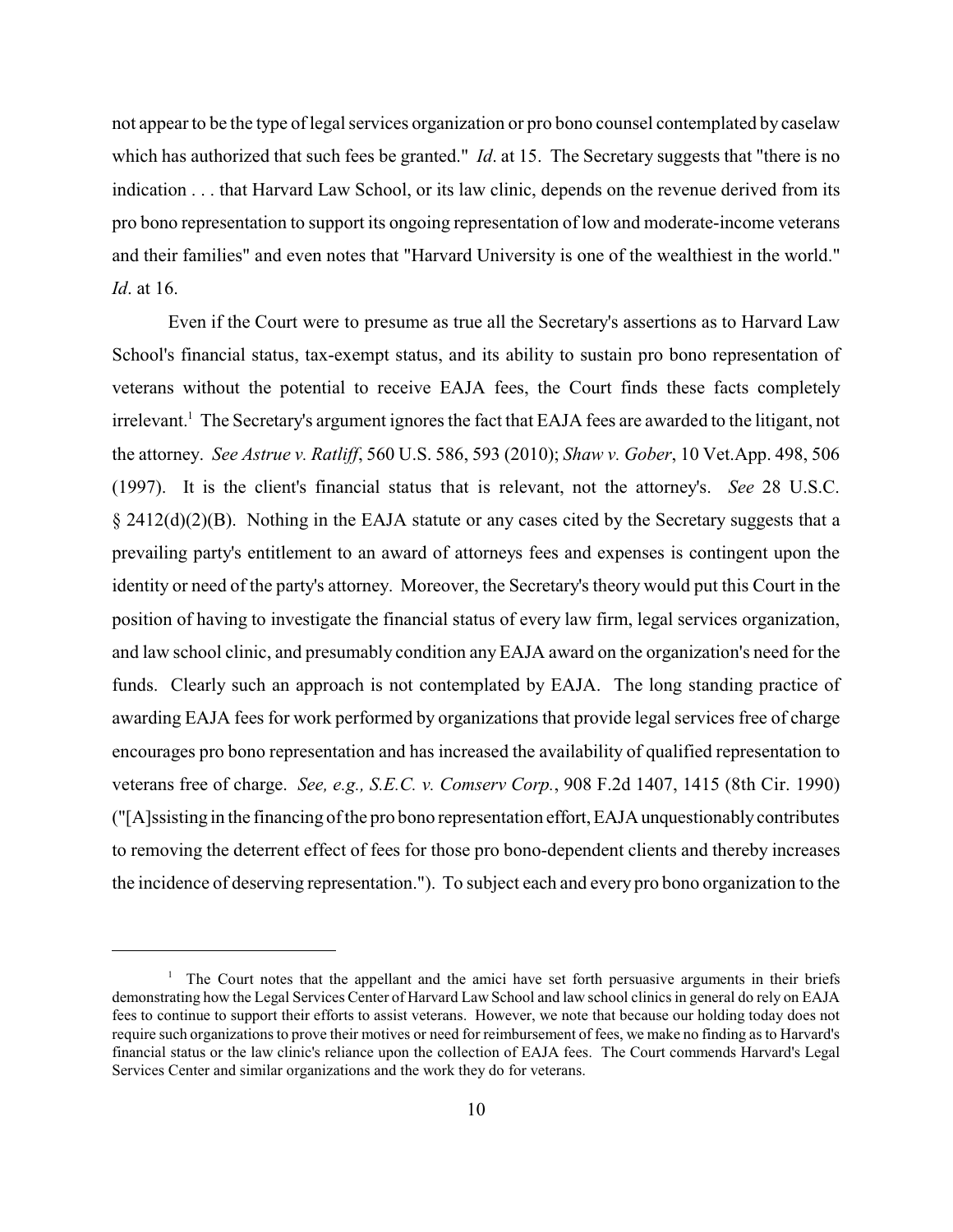scrutiny the Secretary's theory would undoubtedly have a chilling effect on the availability of qualified legal services, free of charge, to deserving veterans.

*4.*

The Secretary asserts that an award of attorney fees pursuant to EAJA for work performed by the Legal Services Center of Harvard Law School does not further the purpose of EAJA nor does a denial of such fees defeat its goals. The Secretary relies upon the unsubstantiated assumption that the Harvard Law School Legal Services Center "does not appear to rely on income generated by its pro bono representation services" and that "the clinic will continue to provide its services regardless of whetherit is awarded attorney fees for those services." Secretary's Response at 20. The Secretary concludes, "[b]ased on that assumption, it is clear that a denial of an award of fees for service hours expended by Harvard Law School will not deter veterans in their pursuit of justice against the Secretary." *Id*.

Again, even if the Court were to presume the Secretary's basic assumptions were true, to hinge the *appellant's award* upon the identity of the organization that performed the services would subject all legal services organizations to the same scrutiny. Pro bono veterans legal services organizations have assisted many veterans in obtaining free legal representation of high quality before this Court. Although some organizations, such as "wealthy" law schools or large, successful law firms, may very well be able to continue to provide legal services to veterans without the availability of EAJA fees, there can be no doubt that the possibility of recovering fees for unjustified Government action promotes and encourages all organizations that provide services to veterans. The Court will not chill that effect by now curbing an otherwise eligible appellant's right to collect EAJA fees based upon the identity or financial status of the attorney, firm, or organization that has provided the legal services, particularly where services were provided on no basis other than the mere possibility of the veteran's prevailing against a Secretarial administrative or appellate position that lacks substantial justification. EAJA does not seek to compensate only those who oppose unjustified Government action by enlisting the aid of understaffed and underfunded pro bono programs and EAJA does not seek to punish profitable law firms for their generosity in assisting those who possess little power to assert their rights against the Federal bureaucracy.